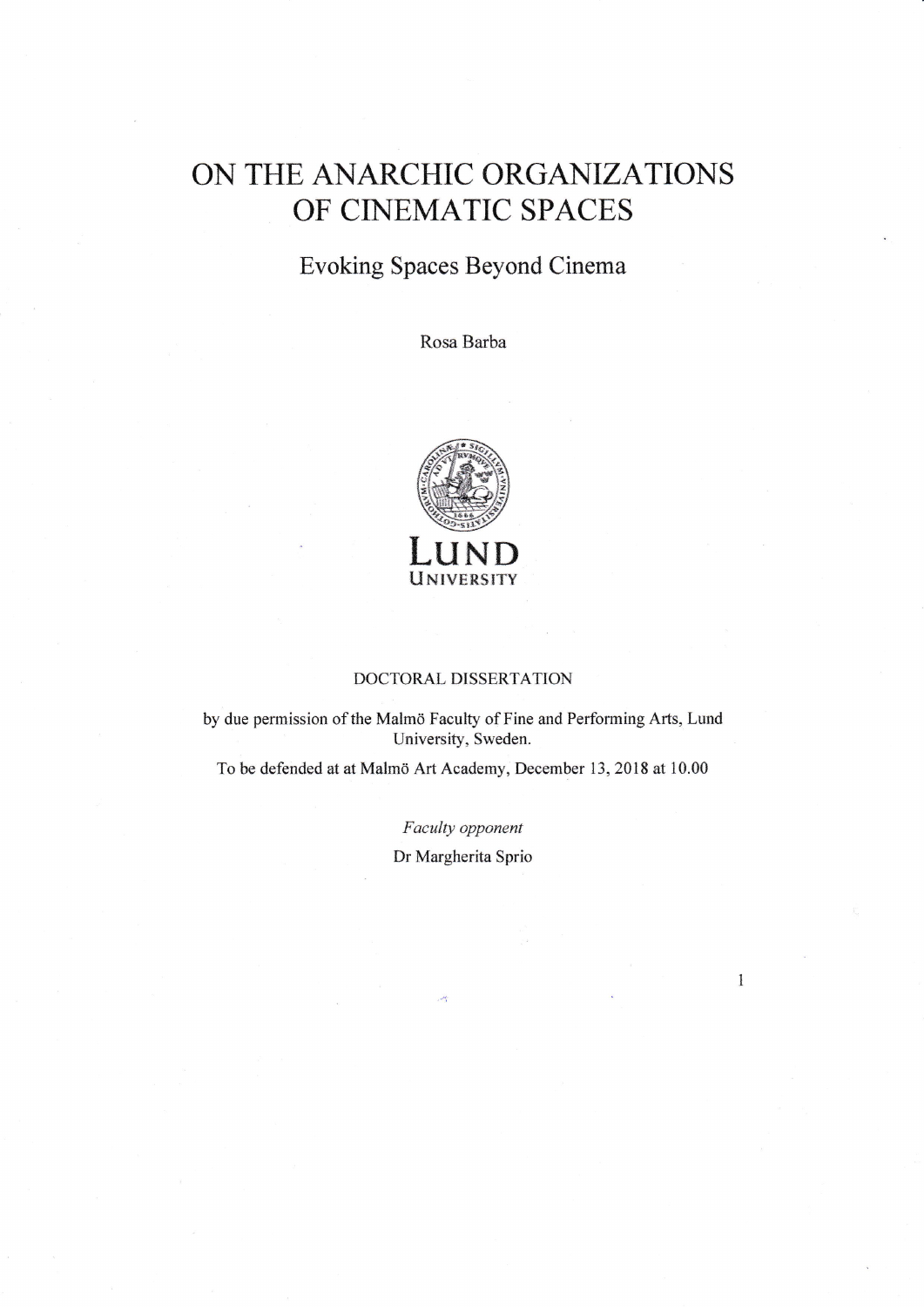| Organization          | Document name                      |  |
|-----------------------|------------------------------------|--|
|                       |                                    |  |
| LUND UNIVERSITY       | DOCTORAL DISSERTATION              |  |
| Author(s): Rosa Barba | Date of issue 13.12.2018           |  |
|                       | Sponsoring organization            |  |
|                       | Malmö Art Academy<br>$\sim$ $\sim$ |  |

Title and subtitle: ON THE ANARCHIC ORGANIZATIONS OF CINEMATIC SPACES. Evoking Spaces Beyond Cinema

## ABSTRACT

This research engages with the space beyond cinema and comprises a futuristic vision about the condition of cinema.

My work takes a conceptual approach that considers cinema in an architectural sense and as an instrument, where the environment, the screen, and the projection can be combined or pushed forward to create another spatiotemporal dimension that is concurrent with and beyond the context of interior or exterior space.'Uncertainty and specuiation exist within that expanded space. It is an anarchic dimension and offers a new foundation for thinkiag and acting through destabilising the old hierarchy of the components of cinema, by freeing them up from their original uses and letting them interact in new and unforeseen ways.

I am questioning the assumption that cinematic visuality is an established and monolithic thing that is given to us.

Something else can happen when reconfiguring and iooseaing up the status quo and working with different methodologies as tools of embarkation-an idea explained throughout the thesis as different modes of flickering states. The result is that the mind is able to encounter new knowledges-in a space beyond-through these new openiags.

In this research, I propose four differeat modes of enquiry into how this "space beyond" can be achieved:

 $\overline{2}$